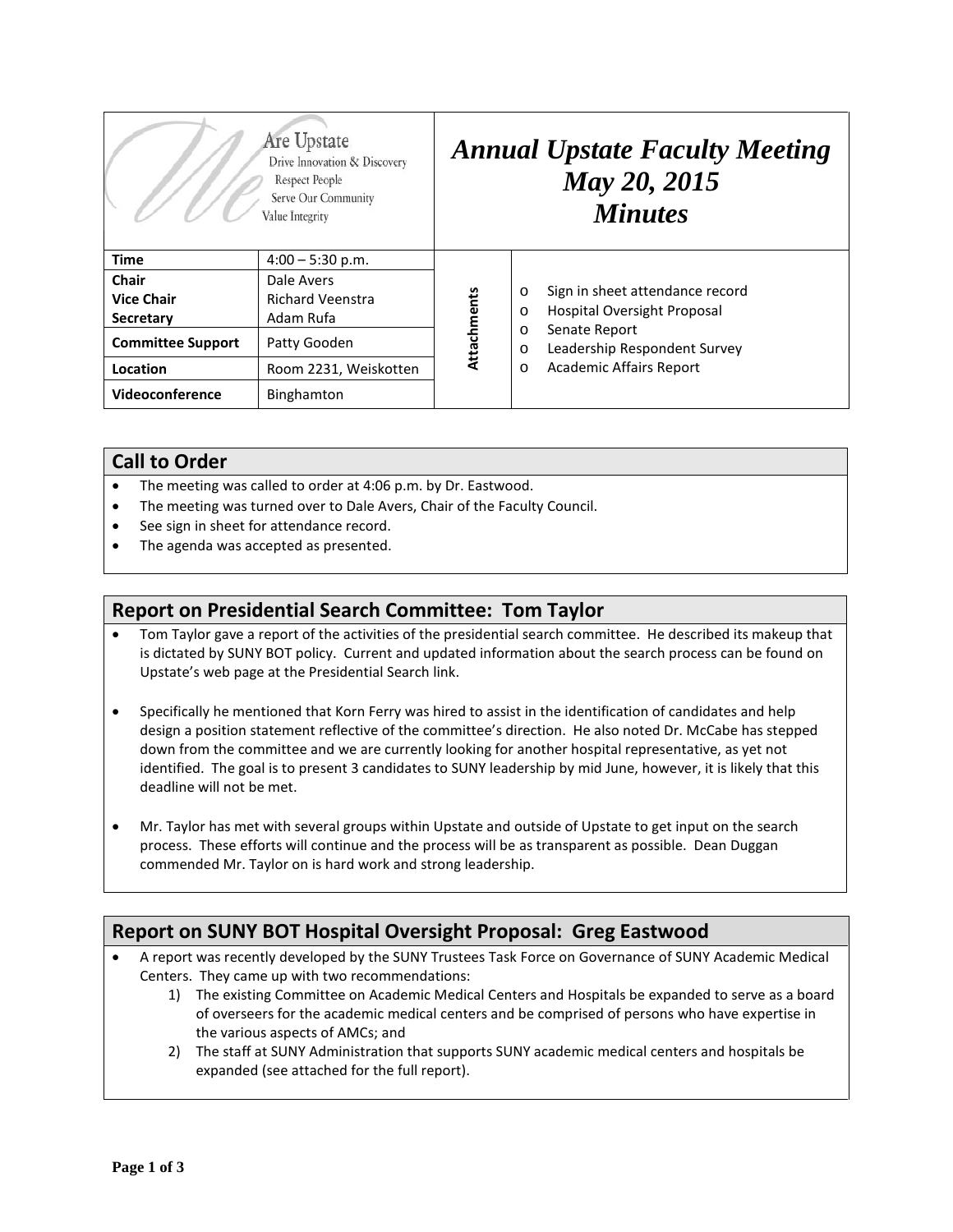# **New CHP Dean: Greg Eastwood**

• Dr. Eastwood announced that Donald Simpson, PhD will be starting on 8/3/15. Dr. Eastwood thanked the search committee including Joan O'Brien who chaired the committee.

# **Senate Report: Susan Wojcik**

- Upstate has 4 senators and 4 alternate senators. They attend 4 SUNY plenaries a year at various SUNY institutions.
- Dr. Wojcik provided a list of resolutions that were voted on during the three Senate meetings this year. She highlighted the Naloxone Availability resolution passed at SUNY ESF because it was put forward by members from Upstate.
- She also highlighted the STEM research grant and open access publication resolution, which will have an impact on Upstate.
- Lastly, she reported that the Senate has several standing committees and if anyone is interested in serving on a committee they should contact her (see attached report).

### **Leadership Respondent Survey: Ann Botash**

• Dr. Botash presented a summary of the qualitative data taken from leadership responses to the Presidential Search Survey. This data was analyzed by the faculty members of the presidential search committee (see attached report for details).

# **Mandatory Reporting: Win Thurlow**

• Mr. Thurlow is now working in the University Compliance and Ethics Office. He spoke about the financial disclosure requirements at Upstate. Employees at Upstate are subject to NY State employment laws. When engaged in activities outside of our job, especially if compensation is involved, that activity cannot interfere with our work as a state employee. Policy makers at Upstate need to provide a financial discloser and get pre-approval for outside compensation. Non policy making employees that make over \$90,000 also have to make financial discloser but do not have to get pre-approval. Non policy making employees can apply for an exemption from the mandatory discloser requirement to the Joint Commission on Ethics. If granted, this discloser is permanent unless the individual's job changes to a policy making position.

### **Council Report: Dale Avers**

- Dr. Avers discussed the 4 standing committees of the Faculty Council and she encouraged individuals to consider running for a position on the Faculty Council. She also mentioned the new Student Services website which will be very helpful to faculty.
	- Academic Affairs Report (IPE, Enrollment and Retention Data) Gary Brooks: See attached report and addendum.
	- Faculty Affairs Report (faculty demographics) Stephen Glatt: See attached reports (AA committee report and demographics information), not presented at the meeting.
	- Council Operations Report Stephen Youngentob: The committee is primarily procedural based. The biggest job this session was to edit the bylaws. The suggested changes will be presented to the Faculty